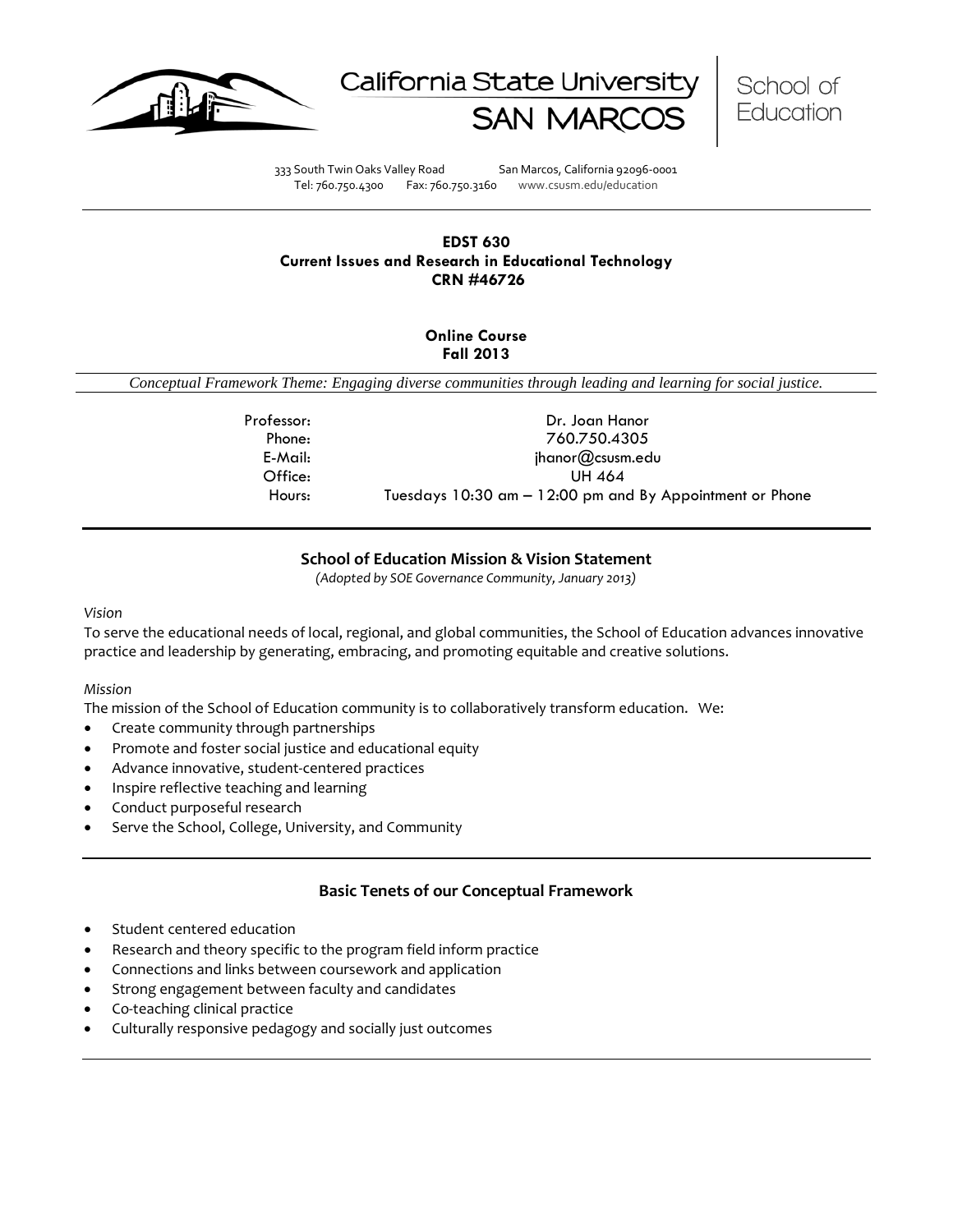# **Table of Contents**

## **COURSE DESCRIPTION**

<span id="page-1-0"></span>Assists educators in the application of technology related skills and knowledge to their classroom. This fully online course requires collaboration using electronic media. Enrollment restrictions: Enrollment in the Master's in Education Program and/or hold credential.

HANOR: This course prepares educators to critically examine major issues, current research, and future trends in educational technology. Course assignments will include an analysis of the impact of emerging technologies on learning and teaching through implementation of lessons with students; strategies for using emerging technologies for conducting research; and opportunities to make informed decisions on critical issues of equity, ethics, and copyright.

#### **Computer Concepts and Applications Supplementary Authorization**

<span id="page-1-1"></span>This course is one of the four courses that have been approved to satisfy the California Supplementary Authorization (CSA) in Computer Concepts and Applications requirement. All four courses are offered completely online! Regardless of where you live in the state, you may now fulfill CSA requirements by completing four, three-unit, graduate-level courses in Computer Concepts and Applications, offered collaboratively by the CSUSM School of Education and Extended Studies. Contact Dr. Katherine Hayden for more information: Email: khayden@csusm.edu

#### **Pre-Requisite**

Teaching Credential and classroom experience required. Students who are near completion of their credential may take the course with instructor approval. All students will be asked to implement lessons with students in classrooms, in small groups, or in another setting approved by the instructor (guest teacher in another teacher's classroom is an option).

#### **Graduate Credit**

This is a graduate level course, and successful completion can be applied toward elective requirements for some Masters Programs including the Masters in Education General option through the School of Education at Cal State San Marcos. Note that students must receive an A or B in order to use the course as one of their electives.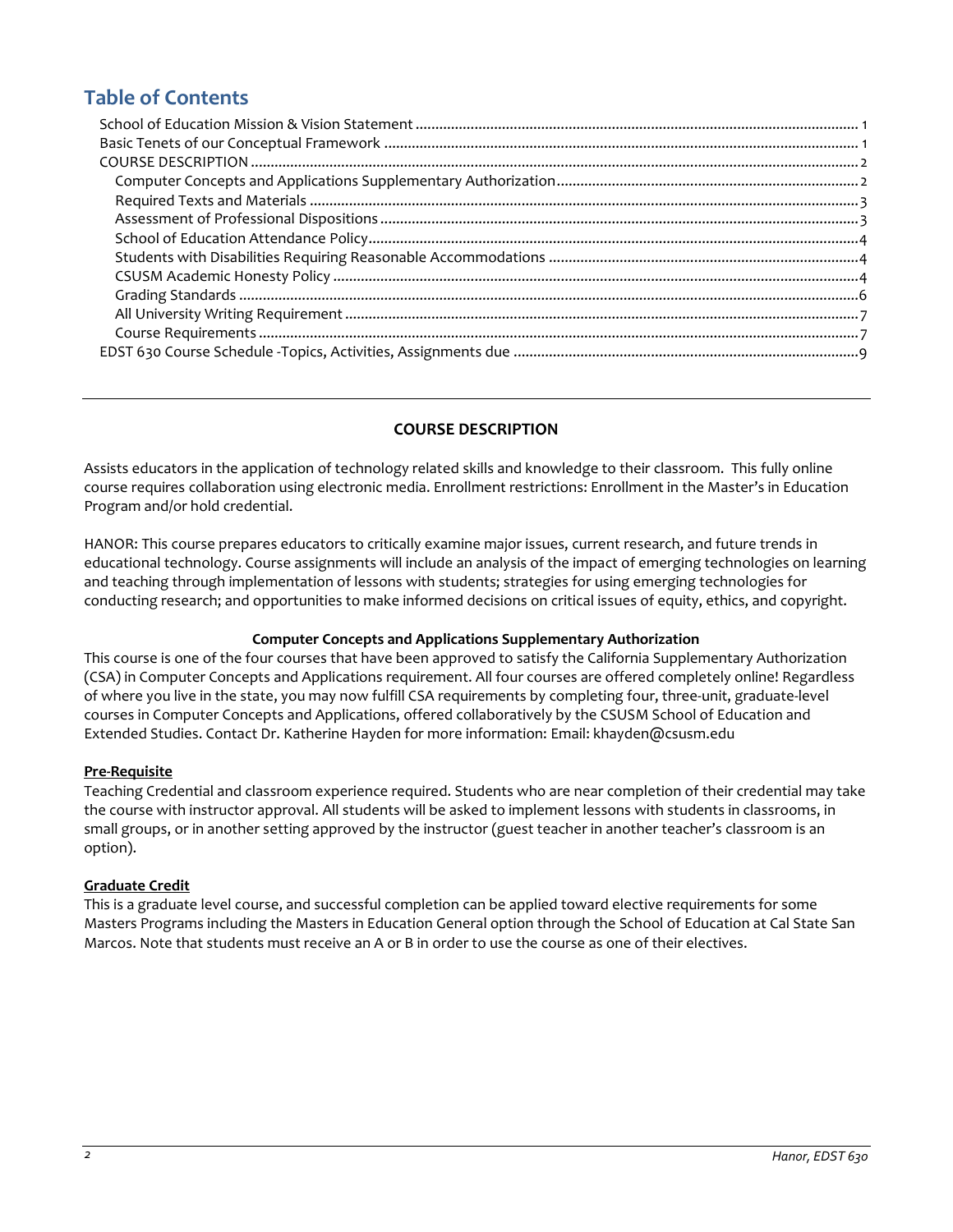#### **Course Objectives: Learner Outcomes**

By the end of this class, students will

- 1. Demonstrate knowledge of the National Educational Technology Standards (NETS) for teachers, students, and administrators.
- 2. Be knowledgeable about issues of change, digital divide, equity, and challenges of implementation of technology in the curriculum.
- 3. Use technological resources to create and assess technology-enhanced lessons aligned with the adopted curriculum.
- 4. Identify key features of various electronic communication forums and be able to apply their use for purposes of professional growth, research, and instruction.
- 5. Design, adapt, and use lessons that address students' needs to develop information literacy and problem solving skills as tools for lifelong learning.
- 6. Use computer applications for a variety of educational purposes including manipulating and analyzing data for assessing student learning and for providing feedback.
- 7. Demonstrate competence in evaluating the authenticity, reliability and bias of data gathered, determining outcomes, and evaluating the success or effectiveness, monitoring and reflecting upon the results of using technology in instruction.

#### **Required Texts and Materials**

- <span id="page-2-0"></span>ISTE Student Membership[: http://www.iste.org](http://www.iste.org/) (approximately \$34) ISTE registration must be complete by end of first week of class).
- Subscription to Task Stream [\(www.taskstream.com\)](http://www.taskstream.com/). Indicate you are from California State University System: San Marcos. (1 semester: \$25).
- Publication Manual of the American Psychological Association (APA manual: 6th edition) Publication Manual of the American Psychological Association, Sixth Edition is available for purchase: <http://books.apa.org/books.cfm?id=4200066> (\$28.95) The Library has one copy behind the Research Help Desk, but if you'd like to purchase your own, it's cheaper to buy from Amazon (\$15.92): [http://www.amazon.com/Publication-Manual-American-Psychological-](http://www.amazon.com/Publication-Manual-American-Psychological-Association/dp/1433805618/ref=sr_1_10?ie=UTF8&s=books&qid=1250625925&sr=1-10)[Association/dp/1433805618/ref=sr\\_1\\_10?ie=UTF8&s=books&qid=1250625925&sr=1-10](http://www.amazon.com/Publication-Manual-American-Psychological-Association/dp/1433805618/ref=sr_1_10?ie=UTF8&s=books&qid=1250625925&sr=1-10)
- Storage device: Flash Drive recommended (1 Gig minimum)
- Email Account You are provided a campus email account automatically after you are registered for the class. To activate, contact Help Desk. However, please use the Cougars Course mail once you are enrolled in the class for communicating with your instructor.
- \*Computer Access If you do not have access to a computer at home or school, you must identify a location with access appropriate to use course resources including online videos, audio and access to various Web sites.
- \*Classroom Access If you are not currently teaching, you must arrange to plan, teach, and assess two to three technology-rich lessons in a classroom. If you are having difficulty making these arrangements, please contact the instructor by the end of the second week of the course to discuss ways to arrange to meet the requirement.

#### **Assessment of Professional Dispositions**

<span id="page-2-1"></span>Assessing a candidate's dispositions within a professional preparation program is recognition that teaching and working with learners of all ages requires not only specific content knowledge and pedagogical skills, but positive attitudes about multiple dimensions of the profession. The School of Education has identified six dispositions – social justice and equity, collaboration, critical thinking, professional ethics, reflective teaching and learning, and life-long learning—and developed an assessment rubric. For each dispositional element, there are three levels of performance *unacceptable*, *initial target*, and *advanced target*. The description and rubric for the three levels of performance offer measurable behaviors and examples.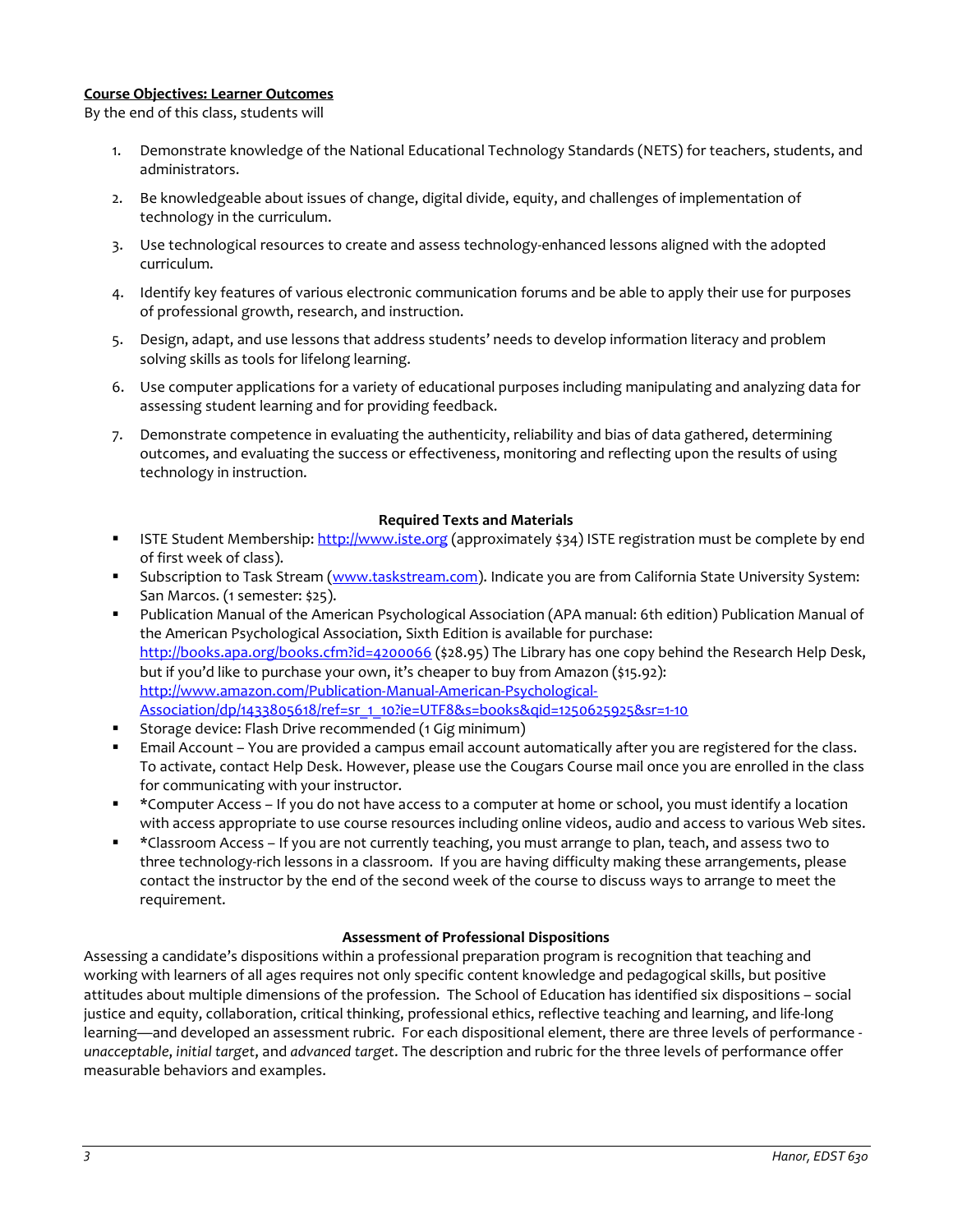The assessment is designed to provide candidates with ongoing feedback for their growth in professional dispositions and includes a self-assessment by the candidate. The dispositions and rubric are presented, explained and assessed in one or more designated courses in each program as well as in clinical practice. Based upon assessment feedback candidates will compose a reflection that becomes part of the candidate's Teaching Performance Expectation portfolio. Candidates are expected to meet the level of *initial target* during the program.

#### **School of Education Attendance Policy**

<span id="page-3-0"></span>The SoE attendance policy states that "students are expected to attend all classes and participate actively". As you set your schedule for time you will devote to your online class, it is advisable to choose consistent times weekly to "attend" class. This course is asynchronous. You are learning on your own time, yet have obligations to the course timeline and to other students within the class. Please see the breakdown of time online expectations. Your participation score is derived from your regular postings & entries and online time log, which is recorded every time you log into class. EDST 630 is a 3-credit, graded, fully online course. It is a graduate class offered by the School of Education at CSUSM. It carries the same responsibilities for graduate level work as any campus-based class. For a 3-credit class, candidates for the M.A. in Ed. and Level II Education Specialist credential attend class at least 3 hours per week plus they spend an additional 6 to 9 hours outside of class to study and prepare. That translates to about 9-12 hours *minimum* weekly total time for a 3-credit-hour course. Please schedule your time wisely and begin a routine of logging in several times a week to read, respond, prepare for, and complete assignments so you will not disappointed with your final grade as a result of time management.

"Please call or email the instructor when you are unable to attend class or when you will be late"—*for this online class, this may apply to your small group meetings with colleagues.* It is the policy of the CSUSM School of Education that any student who does not sign into the course for 80% or more of class time may not receive a passing grade for a course. All online time is recorded, including articles and assignments read, conversations on discussion board and chat room, plus course mail and assignment submission time.

*Modules begin on Monday each week and end on Sunday of the following week.* 

## **Students with Disabilities Requiring Reasonable Accommodations**

<span id="page-3-1"></span>Students with disabilities who require reasonable accommodations must be approved for services by providing appropriate and recent documentation to the Office of Disable Student Services (DSS). This office is located in Craven Hall 4300, and can be contacted by phone at (760) 750-4905, or TTY (760) 750-4909. Students authorized by DSS to receive reasonable accommodations should meet with their instructor during office hours or, in order to ensure confidentiality, in a more private setting.

## **CSUSM Academic Honesty Policy**

<span id="page-3-2"></span>"Students will be expected to adhere to standards of academic honesty and integrity, as outlined in the Student Academic Honesty Policy. All written work and oral presentation assignments must be original work. All ideas/materials that are borrowed from other sources must have appropriate references to the original sources. Any quoted material should give credit to the source and be punctuated with quotation marks.

Students are responsible for honest completion of their work including examinations. There will be no tolerance for infractions. If you believe there has been an infraction by someone in the class, please bring it to the instructor's attention. The instructor reserves the right to discipline any student for academic dishonesty in accordance with the general rules and regulations of the university. Disciplinary action may include the lowering of grades and/or the assignment of a failing grade for an exam, assignment, or the class as a whole."

Incidents of Academic Dishonesty will be reported to the Dean of Students. Sanctions at the University level may include suspension or expulsion from the University.

#### **Plagiarism:**

As an educator, it is expected that each student will do his/her own work, and contribute equally to group projects and processes. Plagiarism or cheating is unacceptable under any circumstances. If you are in doubt about whether your work is paraphrased or plagiarized see the Plagiarism Prevention for Students website [http://library.csusm.edu/plagiarism/index.html.](http://library.csusm.edu/plagiarism/index.html) If there are questions about academic honesty, please consult the University catalog.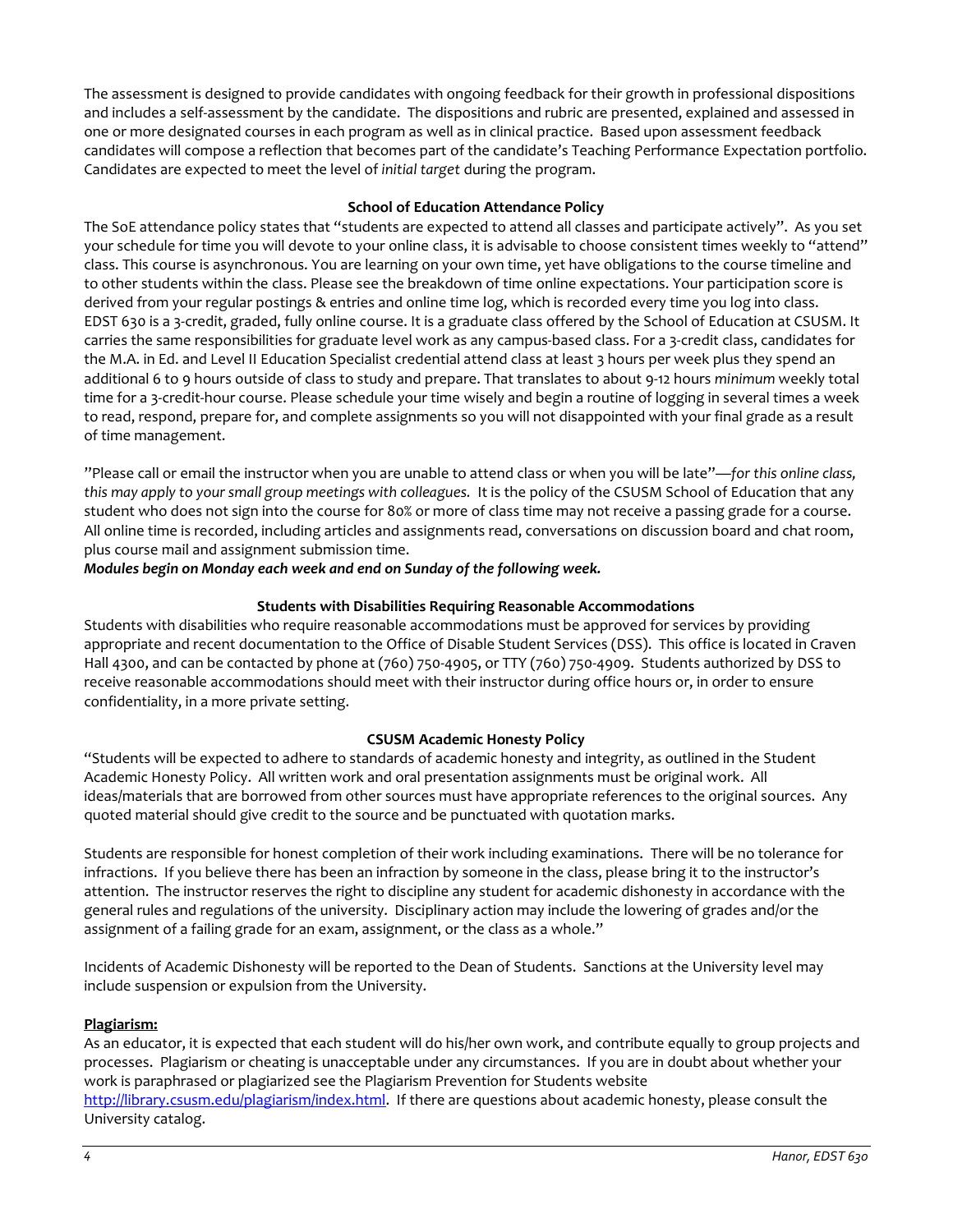## **Use of Technology:**

Candidates are expected to demonstrate competency in the use of various forms of technology (i.e. word processing, electronic mail, Moodle, use of the Internet, and/or multimedia presentations). Specific requirements for course assignments with regard to technology are at the discretion of the instructor. Keep a digital copy of all assignments for use in your teaching portfolio. All assignments will be submitted online, and some will be submitted in hard copy as well. Details will be given in class.

## **Electronic Communication Protocol:**

Electronic correspondence is a part of your professional interactions. If you need to contact the instructor, e-mail is often the easiest way to do so. It is my intention to respond to all received e-mails in a timely manner. Please be reminded that e-mail and on-line discussions are a very specific form of communication, with their own nuances and etiquette. For instance, electronic messages sent in all upper case (or lower case) letters, major typos, or slang, often communicate more than the sender originally intended. With that said, please be mindful of all e-mail and on-line discussion messages you send to your colleagues, to faculty members in the School of Education, or to persons within the greater educational community. All electronic messages should be crafted with professionalism and care. Things to consider:

- Would I say in person what this electronic message specifically says?
- How could this message be misconstrued?
- Does this message represent my highest self?
- Am I sending this electronic message to avoid a face-to-face conversation?

In addition, if there is ever a concern with an electronic message sent to you, please talk with the author in person in order to correct any confusion.

## **Postings Policy (Value Added Model)**

When replying to a posting by another student, instructor, or guest in online discussion boards or forums, your reply MUST begin with the name of the person who posted the previous message. Your response MUST address one of the following: **give an example** of what the prior post had described; **provide a different perspective** of the topic posted; OR **expand upon the idea** posted in the message by including more detail and depth. The instructor will provide feedback in the first few modules to support understanding of this concept. You will be asked to measure this model later in the course.

#### **Participation**

To be successful in this class, you will need to use an up-to-date computer and operating system that has the ability and speed to use Cougar Courses, play sound files and movie clips. It is **your responsibility to check these capabilities out ahead of time** and have a plan to identify a facility or location where you have access to allow these technical capabilities during the course (CSUSM provides access on campus computers). Note that all assignment documents MUST be able to be opened in Microsoft Office (Word in .docx format or Excel in .xlsx format). Files may be created using Web 2.0 tools and downloaded in Word format for submission (ex: Google Docs).

For EDST 630 online, keep in mind that all online activity is automatically logged and recorded. This is absolute data, which will result in a score based upon specific activity in the course. Leaving your computer logged on to 630 overnight will record in the course (and be flagged) as inactive, non-participatory hours. The following guidelines will apply: **you must be active in online coursework including email, discussions and activities at least twice weekly, or you cannot receive a grade of A or A-; if you are inactive for one week or more, you cannot receive a grade higher than B-. If you have extenuating circumstances, you should contact the instructor as soon as possible.** 

#### **Assignment Questions**

There is a Question section in the Discussion area of Cougar Courses. This section is included to allow everyone the benefit of having access to instructor responses and for learners to support each other as a community in responding to help requested by someone in the class. Please review the posted questions and replies before posting your question(s) or contacting the instructor about a problem. Instructor will generally respond to posts within 48 hours.

#### **Announcements**

The instructor posts announcements periodically to update students with important information, communication about assignments and reminders about dates or tasks. These announcements will appear when you login to Cougar Courses. You can review the announcements by clicking on the News Forum link. New module releases appear on the Course Content (menu) page each week.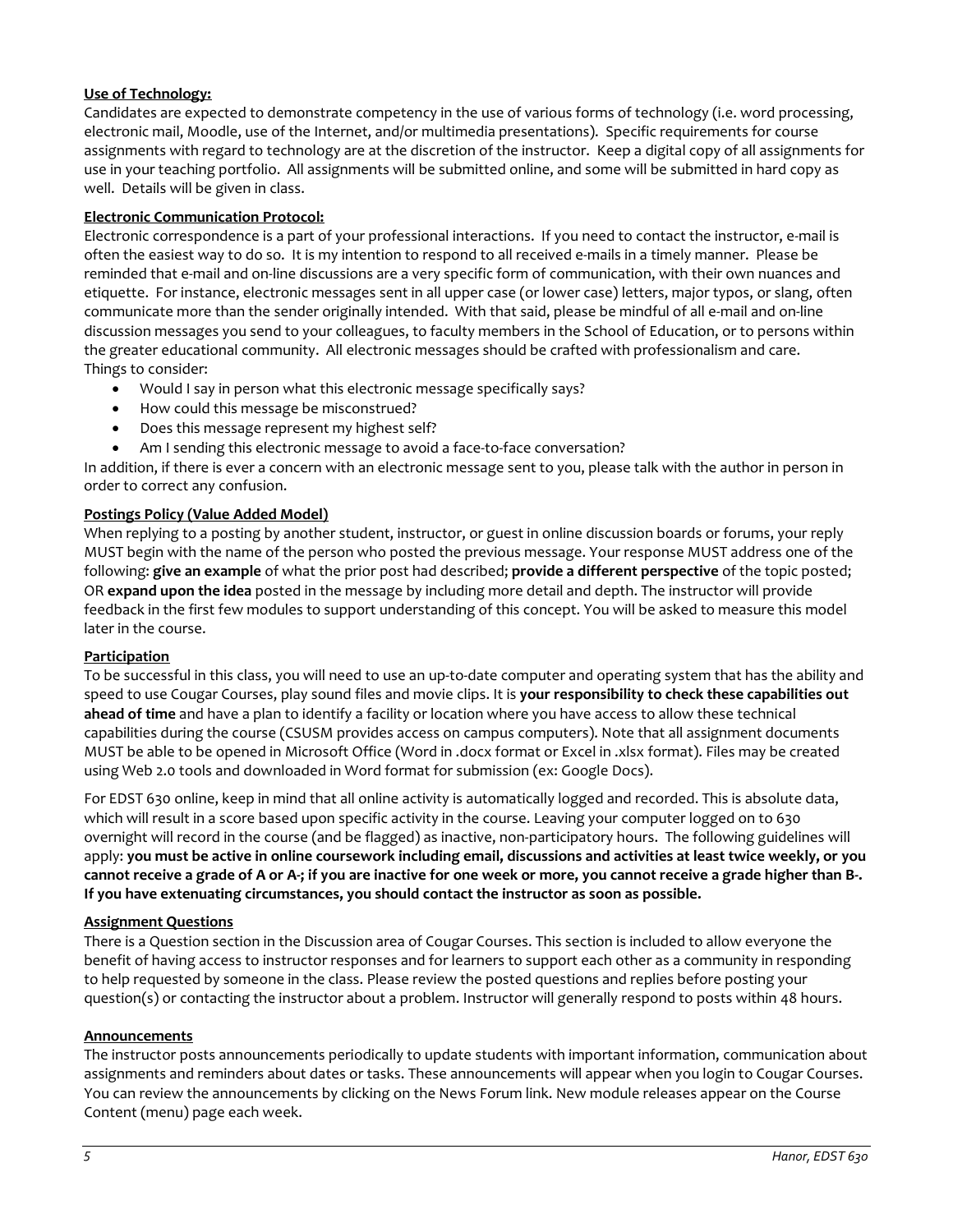## **Cougar Courses Help**

For help, contact the CSUSM help desk. Their location and hours are listed on the web: Email cchelp@csusm.edu for Cougar Courses issues or call 760-750-6505.

Be sure to leave a phone number and/or email if you leave a message regarding a problem you are having. They can help with all technical aspects of Cougar Courses environment such as posting, submitting assignments, accessing materials. They cannot answer questions about the assignment requirements. Be sure to use the Help Desk, there are very supportive of your success.

## **National Board for Professional Teaching Standards (**[NBPTS](http://www.nbpts.org/)**)**

All courses within the CSUSM masters program are intended to provide a comprehensive professional development experience. Teachers pursuing National Board Certification will find the SoE assessment process, including requirements for portfolio completion, particularly helpful. Regardless of whether or not National Board Certification is sought and achieved, by the time teachers complete the program they will have made and documented significant accomplishments, which will be reflected in their practice.

The National Board for Professional Teaching Standards' (NBPTS) five core propositions that are reflected in some courses of the SoE masters program. The concepts in the five propositions are the heart of the National Board's perspective on what teachers should know and be able to do. They help frame the core experiences and activities that enable teachers to demonstrate a high level of knowledge, skills, dispositions, and commitments described by these propositions. They provide the foundation for all standards and assessment. These propositions are:

- 1) Teachers are committed to students and their learning;
- 2) Teachers know the subjects they teach and how to teach those subjects to students;
- 3) Teachers are responsible for managing and monitoring student learning;
- 4) Teachers think systematically about their practice and learn from experience; and
- 5) Teachers are members of learning communities.

CSUSM masters students will be exposed in to elements required for National Board's high and rigorous standards through the completion of assignments in this course and through their portfolios that provides evidence of teaching practice, student product samples, and through written commentaries that document and reflect their actions. These sources of evidence serve as a lens for what teachers do and think about their practice.

The EDST 630 course activities focus on content knowledge as well as age-appropriate and content-appropriate strategies that teachers may use for teaching subject matter using technology tools. Students will demonstrate their knowledge by responding to topics and readings that address critical issues of change and by completing a culminating digital portfolio of their work. Course objectives that align with (NBPTS) indicate that all students will show evidence of the following:

- A commitment to students and their learning.
- Knowledge of the subjects they teach and how to teach them.
- The demonstration of management and monitoring of student learning.
- Thinking systematically about their practice and learning from experience.
- Involvement as members of learning communities.
- Reflection on practice through completion of a digital portfolio addressing standards.

#### **Grading Standards**

<span id="page-5-0"></span>In order to successfully complete this course, assignments must be completed with at least an acceptable level noted on assignment rubrics. In addition to the assignments described below, performance assessment will be on student's ability to perform tasks using a variety of software.

Assignments are due when noted on the Calendar of our course and/or under the Assignment link. Points will be deducted for late entries. After one week assignments will not be accepted.

All assignments should be based on thoughtful reflection and at a graduate level, and submitted only after proof reading and final editing (use spell and grammar check to assist you).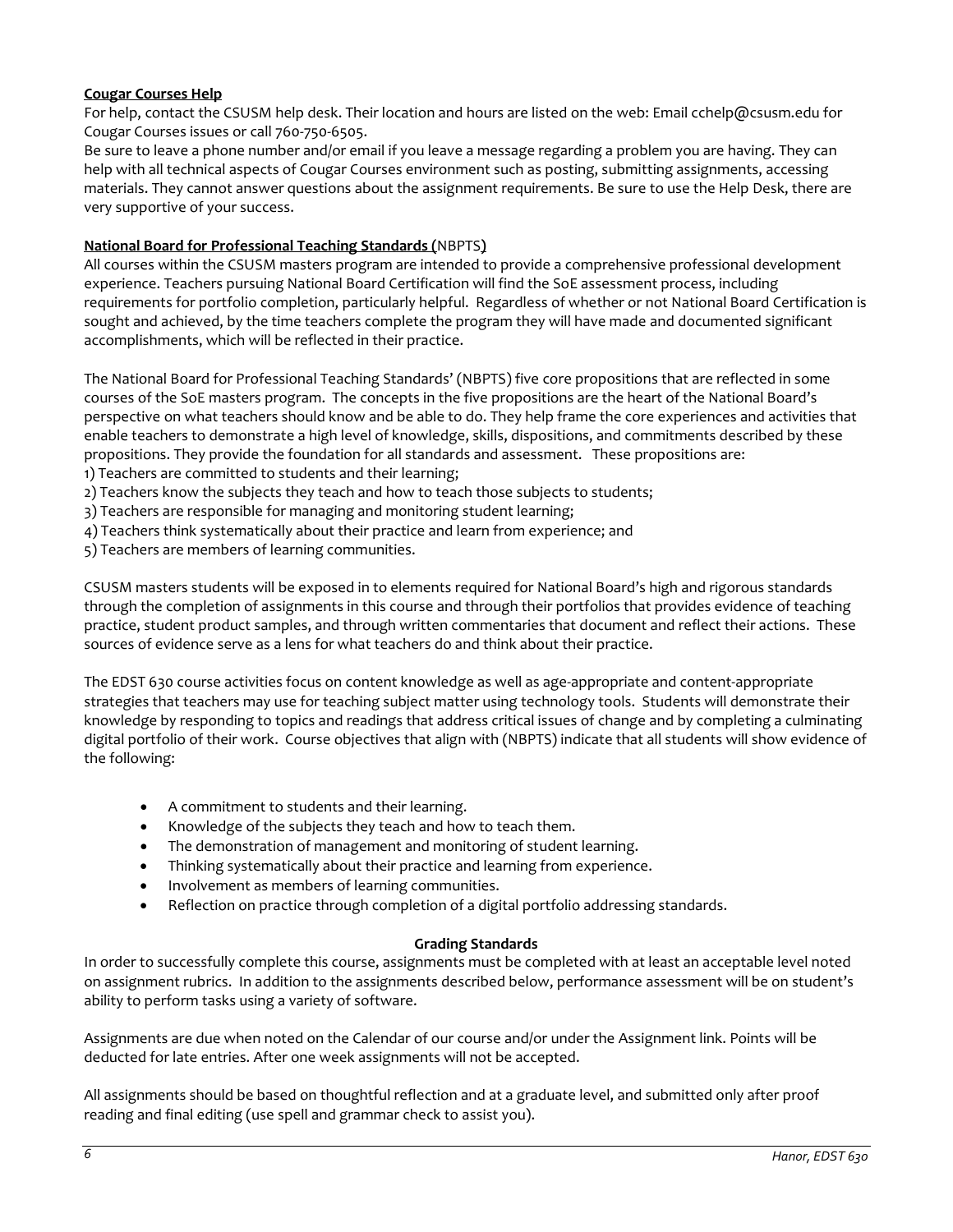Contact instructor in advance of any extended absence online or for a synchronous class or group meeting or if you become behind in the weekly module activities. You should suggest a timeline for how you will make up missed sessions or alternative assignments when appropriate.

Grading of written assignments will be based on adherence to the assignment, evidence of revision, clarity, coherence, and legibility in edited text. Points are deducted for spelling and/or grammar errors and/or missing elements, depth or accuracy.

Remember to cite all information obtained from others completely in APA (6<sup>th</sup> Edition)\*\*NOTE NEW EDITION\*\*. References are also required.

## **All University Writing Requirement**

<span id="page-6-0"></span>California State University San Marcos has adopted an all-university writing requirement. In each course, students are required to **write at least 2500 words** in essays, exercises, papers and examinations. The portfolio is a large part of this writing assessment. Effective feedback on analytical, professional and creative writing can catalyze incremental leaps in the development of written communication skills. It can also help you cultivate the level of writing appropriate to graduate-level work and written communications within the teaching profession. I am able to provide limited feedback to challenges with grammar or spelling, offer examples of how to revise, and help you understand and practice common punctuation marks. However, my main focus will be on content. I will expect you to conduct your own careful editing and have others read and help you revise before submitting each written assignment.

To better prepare you for the job market through the preparation of a professionally constructed portfolio, before you submit any assignment to me, please carefully read and edit all written work to check grammar, punctuation, sentence structure, and readability. I advise you to take the initiative to go to the CSUSM Writing Center and/or select a peer to review and edit your work on a regular basis. Working together with a team of peer editors will both strengthen your writing as well as establish a support system that may be transferred to alternative workplaces.

<span id="page-6-1"></span>

|                | <b>Assignment</b>                                     | <b>Description</b>                                                                                                                                                                                                                                                                                                                                                                                     | <b>Points</b> |
|----------------|-------------------------------------------------------|--------------------------------------------------------------------------------------------------------------------------------------------------------------------------------------------------------------------------------------------------------------------------------------------------------------------------------------------------------------------------------------------------------|---------------|
| $\mathbf{1}$   | Site Inventory                                        | Student completes an Inventory of technology at their<br>site and within their district or campus community.                                                                                                                                                                                                                                                                                           | 75            |
| $\overline{2}$ | Teaching a Technology Skill using a handout           | Students create a handout for a technology activity<br>using screen captures and step-by-step instructions.<br>Topics are selected from a list including such skills as:<br>use of technology to analyze data, use of rubrics, and<br>other ways to assess student learning using<br>technology. A handout is created and distributed to all<br>students in the class via posting.                     | 100           |
| 3              | <b>ISSUES</b><br>Research & Presentation              | Students select an issue of interest in educational<br>technology, research the issue from various<br>perspectives and present findings at the annual San<br>Diego CUE Conference held at CSUSM on Saturday<br>Nov. 2, 2013. All day attendance at the conference is<br>required. If unable to attend thus event please contact<br>the instructor immediately to arrange an alternative<br>assignment. | 150           |
| 4              | <b>ISSUES</b><br>Annotated Bibliography               | Students prepare an annotated bibliography of<br>readings. Findings are presented using course<br>Discussion Board. Group participation and reflection<br>is required as part of this assignment.                                                                                                                                                                                                      | 125           |
| 5              | Information Literacy Lesson (Taught with<br>Students) | Students explore lessons and resources to support<br>information literacy skills for students, adapt or<br>modify a lesson for their classroom, teach the lesson,                                                                                                                                                                                                                                      | 100           |

#### **Course Requirements**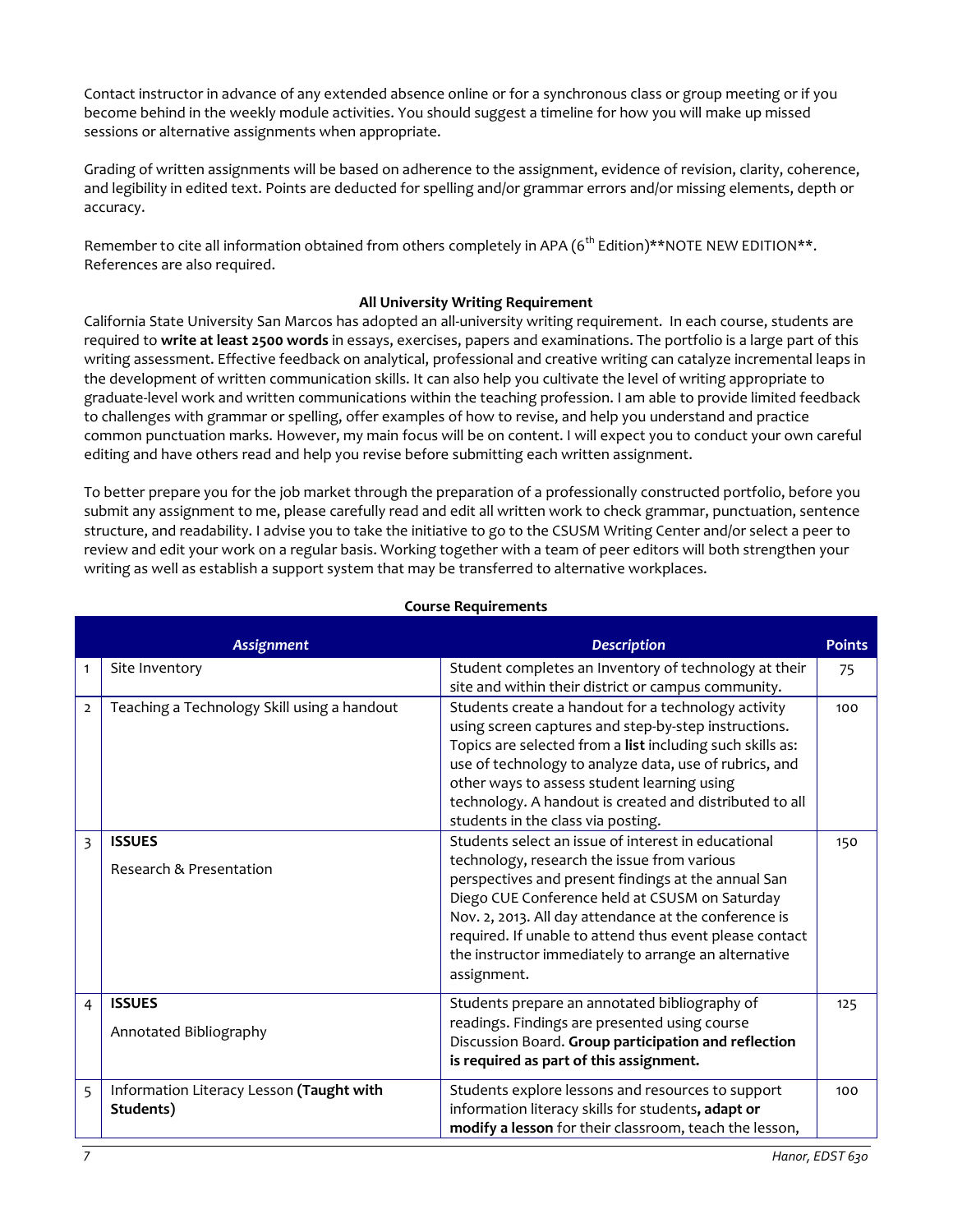|   | <b>Assignment</b>                                                                | <b>Description</b>                                                                                                                                                                                                                                                                                                                                                                                                                                                              | <b>Points</b> |
|---|----------------------------------------------------------------------------------|---------------------------------------------------------------------------------------------------------------------------------------------------------------------------------------------------------------------------------------------------------------------------------------------------------------------------------------------------------------------------------------------------------------------------------------------------------------------------------|---------------|
|   |                                                                                  | and reflect on outcomes. (http://www.kn.sbc.com (21 <sup>st</sup><br>Century Literacy Lessons).                                                                                                                                                                                                                                                                                                                                                                                 |               |
| 6 | Technology Lesson including a Rubric (Final<br>Project) - (Taught with Students) | Students design a technology-enhanced lesson<br>(separate from the Information Literacy Lesson)<br>using an online tool in Task Stream. Based on course<br>experiences, they incorporate effective strategies and<br>applications appropriate for grade level and subject<br>area. They design a rubric for the lesson and work in<br>groups to exchange feedback to modify and<br>strengthen the lesson.                                                                       | 100           |
| 7 | Digital Portfolio<br><b>Taskstream</b>                                           | Students create an ePortfolio to demonstrate mastery<br>of course goals. The online portal (TaskStream) will be<br>used for reflections and artifacts that provide<br>evidence for each course goal. This experience<br>prepares teachers in the area of digital portfolios<br>encouraged by the National Board and provides<br>reflection and evidence related to meeting course<br>objectives and goals.(7 goals@ 25=175 pts)                                                 | 175           |
| 9 | Attendance and Participation                                                     | Students are active Weekly in online course<br>discussions and group activities through Cougar<br>Courses. Attendance consists of weekly online<br>presence, participation, and timely access and<br>completion of online activities. Higher points are<br>awarded to participation when evidence is provided of<br>exemplary effort, student initiative, encouraging and<br>mentoring classmates, responding to classmates'<br>questions and application of leadership skills. | 175           |
|   |                                                                                  | <b>TOTAL POINTS</b>                                                                                                                                                                                                                                                                                                                                                                                                                                                             | 1000          |

## **Grading Procedures**

Grading is calculated based the following percentages:

| $940 - 1000 = A$ | $900 - 939 = A$   | $870 - 899 = B +$ |
|------------------|-------------------|-------------------|
| $840 - 869 = B$  | $800 - 839 = B$   | $770 - 799 = C +$ |
| $740 - 769 = C$  | $700 - 739 = C -$ | $670 - 699 = D$   |

**Late assignments will be penalized by a 5% deduction in points for each weekday late.** All assignments are due by 11:00 pm on the day specified online. After two weeks, late assignments receive no credit. If extraordinary circumstances occur, please make an appointment with the instructor. Remember to communicate with instructor immediately about issues or problems.